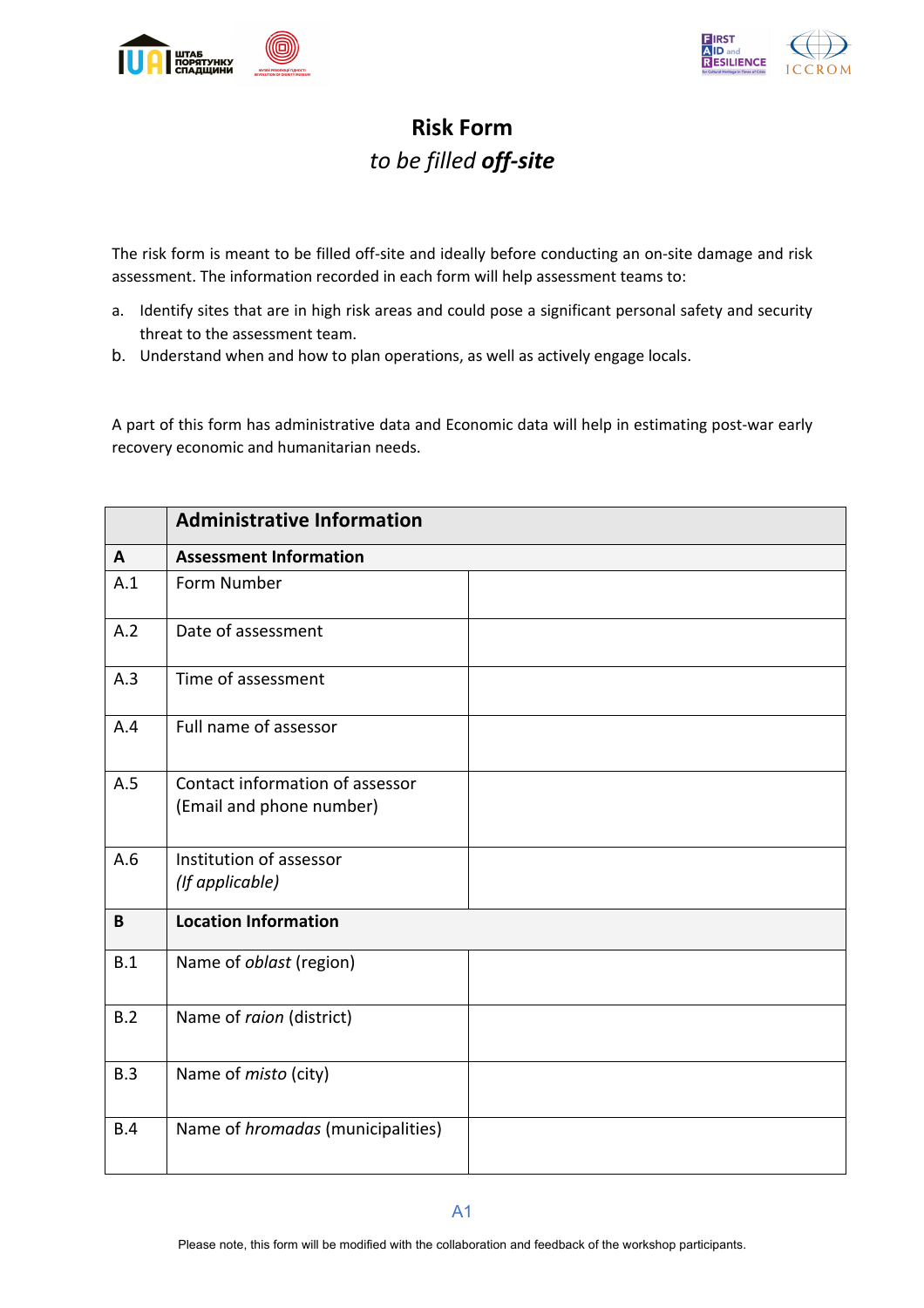



| B.5        | Name of heritage site/institution                                          |                   |
|------------|----------------------------------------------------------------------------|-------------------|
| <b>B.6</b> | Address of the<br>heritage<br>site/<br>institution                         |                   |
| B.7        | Geo-coordinates of the heritage site                                       |                   |
| <b>B.8</b> | Existing inventory number of building<br>(if applicable)                   |                   |
| <b>B.9</b> | Has the post-event structural safety<br>assessment of the building already | $\Box$ Yes        |
|            | been carried out?                                                          | $\Box$ No         |
|            |                                                                            | $\Box$ Don't know |
|            |                                                                            | Other:            |

| $\mathsf{C}$ | <b>Economic Data</b>                                                                                                  |                                |
|--------------|-----------------------------------------------------------------------------------------------------------------------|--------------------------------|
| C.1          | Number of staff/caretakers<br>before the event                                                                        |                                |
| C.2          | Was the staff of the institution<br>affected? How? (Please<br>explain)                                                |                                |
| C.3          | What was the source of<br>revenue before the event?                                                                   | Donations<br>$\vert \ \ \vert$ |
|              |                                                                                                                       | Entrance fee                   |
|              |                                                                                                                       | Government grant               |
|              |                                                                                                                       |                                |
| C.4          | If known, indicate the average<br>monthly or annual revenue of<br>the institution/heritage site<br>(before the event) |                                |
| C.5          | If known, what could be the<br>immediate needs of the<br>community depending on the<br>heritage site?                 |                                |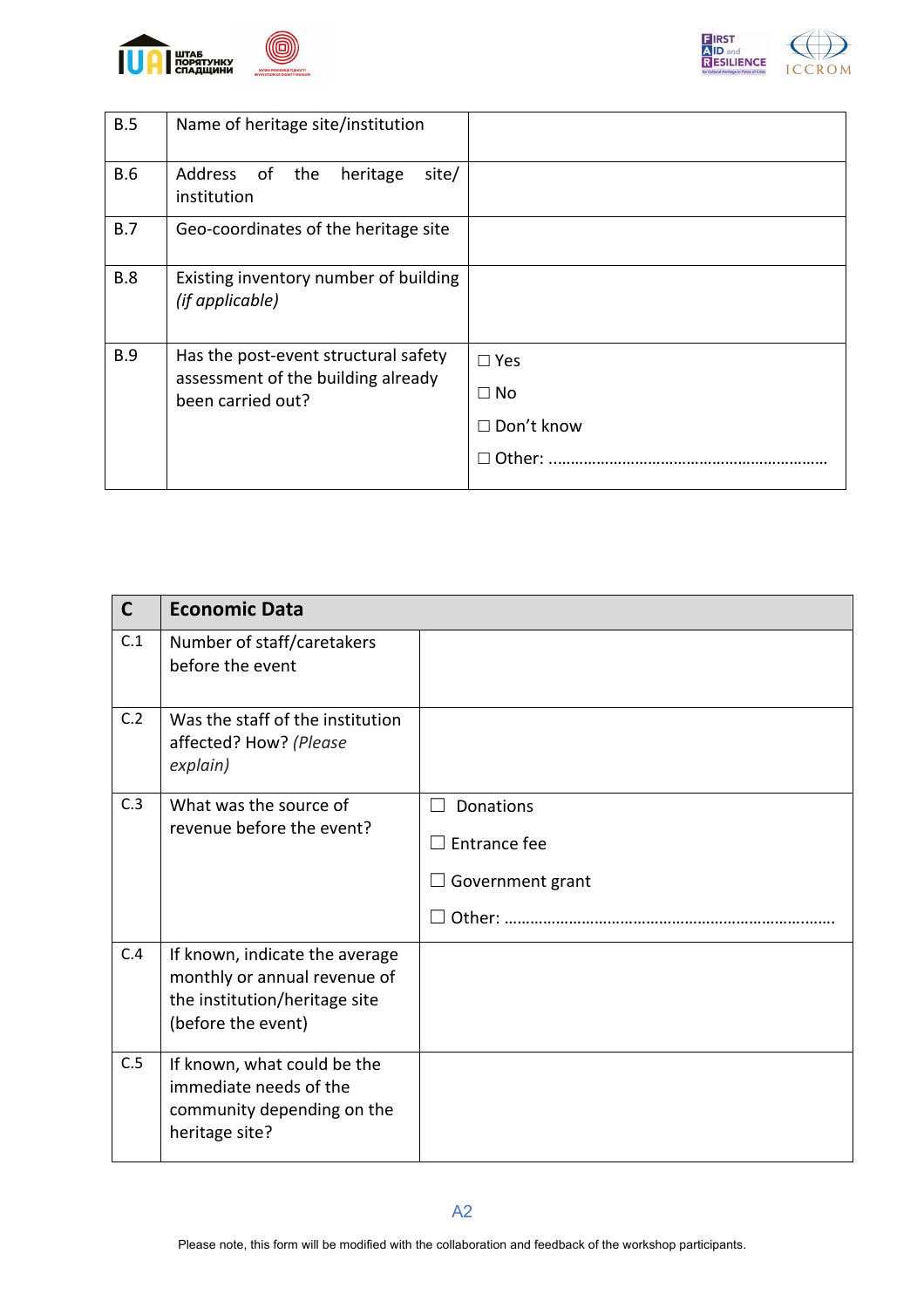



| C.6 | What are the short to mid-term<br>needs of the institutional staff |  |
|-----|--------------------------------------------------------------------|--|
|     |                                                                    |  |

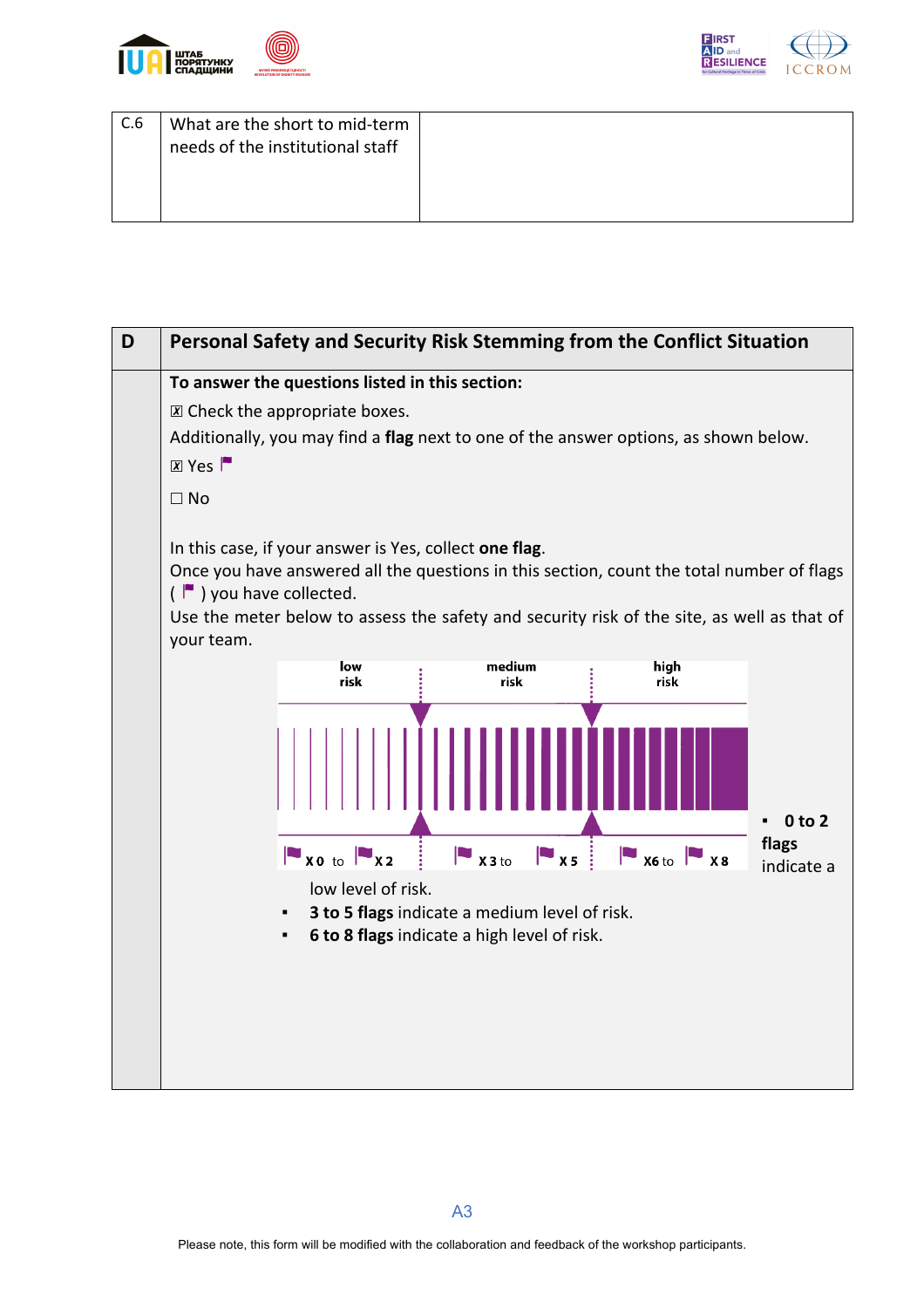



|     |                                                                                                                                                  | $\Box$ World Heritage Site     |
|-----|--------------------------------------------------------------------------------------------------------------------------------------------------|--------------------------------|
|     | (Mark all that apply)                                                                                                                            | $\Box$ National                |
|     |                                                                                                                                                  | $\Box$ State level             |
|     |                                                                                                                                                  | $\Box$ Local / community level |
|     |                                                                                                                                                  | $\Box$ Unprotected             |
|     |                                                                                                                                                  |                                |
| D.2 | Is/was the heritage in the active conflict zone or                                                                                               |                                |
|     | under occupation?                                                                                                                                | $\Box$ Yes                     |
|     |                                                                                                                                                  | $\Box$ No                      |
|     | If yes, briefly explain the current situation                                                                                                    |                                |
| D.3 | Is there a noticeable security threat that may                                                                                                   | $\Box$ Yes                     |
|     | impact the accessibility of your heritage site and/or                                                                                            | $\Box$ No                      |
|     | that is directly associated with the heritage?                                                                                                   |                                |
| D.4 | Do you see any explosives and their remnants                                                                                                     | $\Box$ Yes                     |
|     | around the site and/or blocking the access to the<br>building?                                                                                   | $\Box$ No                      |
| D.5 | Do you see any hazardous waste/debris around the                                                                                                 | $\Box$ Yes                     |
|     |                                                                                                                                                  | $\Box$ No                      |
|     |                                                                                                                                                  |                                |
| D.6 | Has the heritage been targeted in the ongoing                                                                                                    | $\Box$ Yes                     |
|     |                                                                                                                                                  | $\Box$ No                      |
|     | If yes, explain why and how?                                                                                                                     |                                |
|     |                                                                                                                                                  |                                |
| D.7 | Is there active evidence of deliberate targeting?                                                                                                | $\Box$ Yes                     |
|     |                                                                                                                                                  | $\Box$ No                      |
|     |                                                                                                                                                  |                                |
|     |                                                                                                                                                  |                                |
|     | If yes, explain why?                                                                                                                             |                                |
|     |                                                                                                                                                  |                                |
|     | pose a risk for your team, as well as the community<br>heritage site strewn around the heritage site and/or<br>blocking the access?<br>conflict? |                                |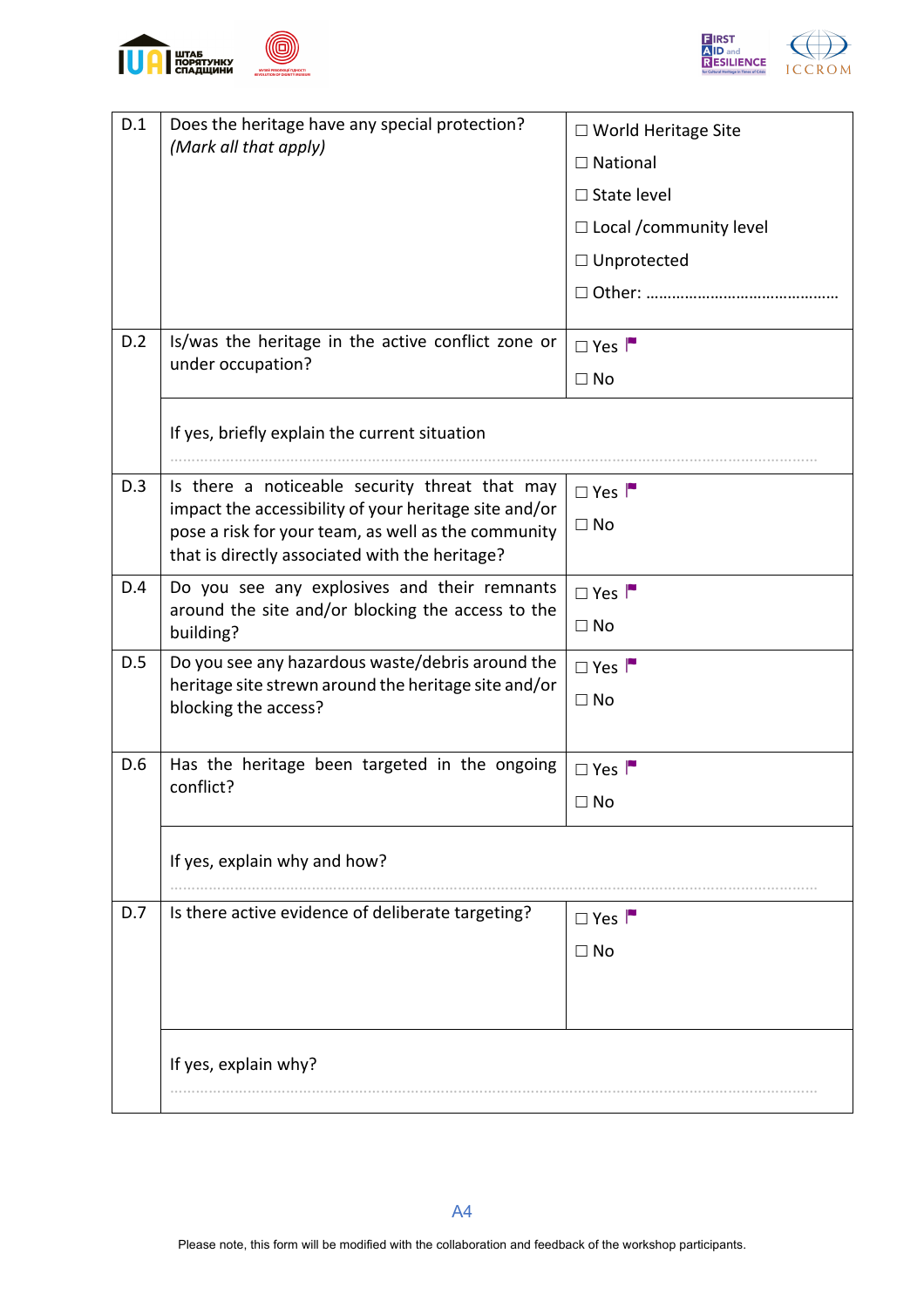



| D.8 | Have the caretakers of the heritage or the<br>communities directly associated, been negatively<br>impacted (custodians/ caretakers have been<br>displaced, are under occupation, cannot reach the<br>site, have been injured, etc.)? | $\Box$ Yes<br>$\Box$ No |  |
|-----|--------------------------------------------------------------------------------------------------------------------------------------------------------------------------------------------------------------------------------------|-------------------------|--|
|     | Explain the impact on the caretakers and associated communities:                                                                                                                                                                     |                         |  |
| D.9 | Would a focus on the recovery of the affected<br>heritage divert resources (financial, human or<br>logistical) from meeting the basic needs of the<br>affected communities?                                                          | $\Box$ Yes<br>$\Box$ No |  |
|     | If yes, how would you mitigate the risk stemming from diverting resources?                                                                                                                                                           |                         |  |

## **Note:**

If you have collected more than **5 flags** in **section D**, the safety and security risk of the site, as well as that of your team, is **high**.



**0 to 2 flags** indicate a low level of risk. **3 to 5 flags** indicate a medium level of risk.

**6 to 8 flags** indicate a high level of risk.